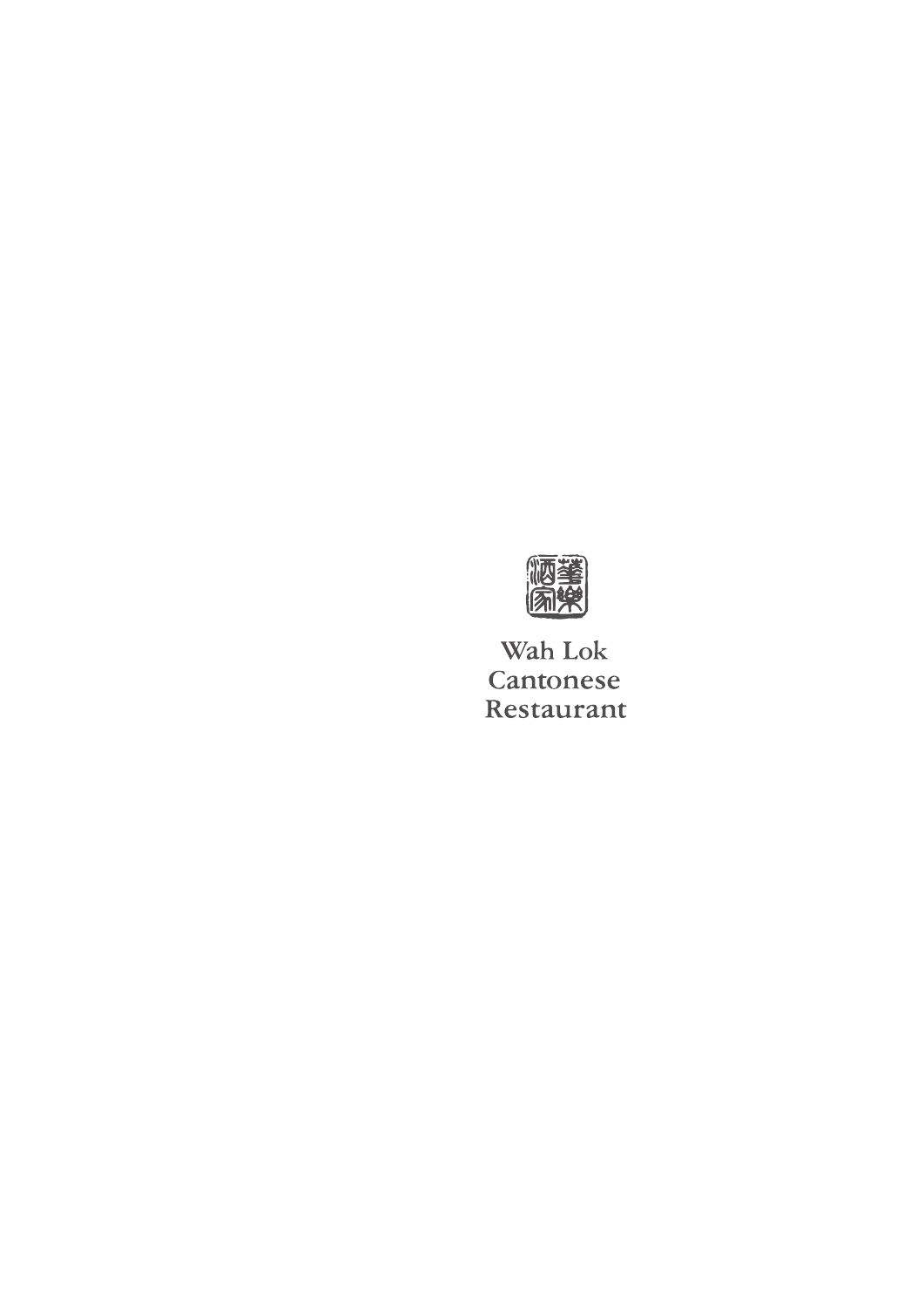# 古法老火汤<br>SOUP OF THE DAY

|                  |                                                            | 每位<br>Per<br>Person | 每份(小)<br>Per<br>Serving<br>(Small) |
|------------------|------------------------------------------------------------|---------------------|------------------------------------|
| 星期一<br>Monday    | 鸡 骨 草 金 钱 草 煲 猪 横 利<br>Chinese Herbs with Pig's Intestine  | \$12                | \$42                               |
| 星期二<br>Tuesday   | 赤小豆粉葛煲生鱼<br>Red Bean & Kudzu Vine with Fish                | \$12                | \$42                               |
| 星期三<br>Wednesday | 西洋菜煲生鱼<br>Watercress with Fish                             | \$12                | \$42                               |
| 星期四<br>Thursday  | 银杏付竹猪肚<br>Gingko Nut & Beancurd Skin<br>with Pig's Stomach | \$12                | \$42                               |
| 星期五<br>Friday    | 青红萝卜煲猪展<br>Radish & Red Carrot with Pork                   | \$12                | \$42                               |
| 星期六<br>Saturday  | 鱼翅瓜煲猪展<br>"Shark's Fin Melon" with Pork                    | \$12                | \$42                               |
| 星期天<br>Sunday    | 例汤(每周不同)<br>Daily Soup                                     | \$12                | \$42                               |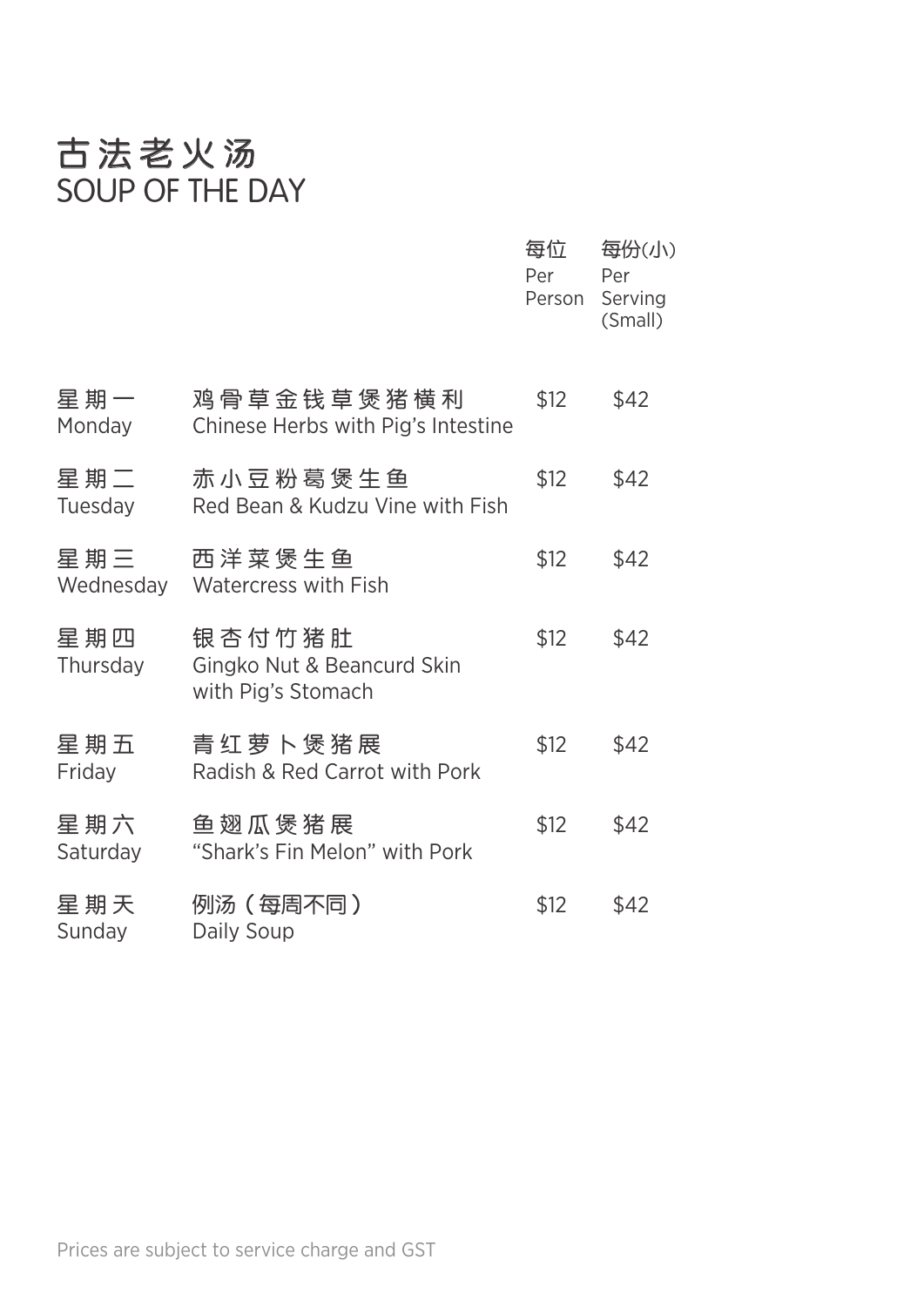# 名厨精选

### CHEF'S SPECIAL RECOMMENDATIONS

|                                                                               | 每位<br>Per<br>Person |
|-------------------------------------------------------------------------------|---------------------|
| 红烧大鲍翅<br><b>Braised Supreme Shark's Fin</b>                                   | \$88                |
| 金汤石榴官燕<br>Braised Bird's Nest wrapped with Egg White<br>in Red Carrot Soup    | \$68                |
| 鸡油花雕龙虾面线<br>Vermicelli Soup with Lobster in Chinese Wine                      | \$32                |
| 凉拌鹅肝伴原只鲍鱼<br>Chilled Foie Gras with Whole Abalone                             | \$25                |
| 黄金汁北海道带子<br>Pan-fried Hokkaido Scallop with Golden Sauce                      | \$18                |
| 鲜鹿根扣鹅掌<br>Braised Fresh Deer Sinew & Goose Web                                | \$18                |
| 烧汁焗银鳕鱼<br><b>Baked Cod with Barbecue Sauce</b>                                | \$16                |
| 翠盏黄金焗石蚝<br>Baked Rock Oyster with Salted Egg Yolk                             | \$16                |
| 米酒春雨生虾<br>Steamed Live Prawn with Japanese Vermicelli<br>in Chinese Rice Wine | \$15                |

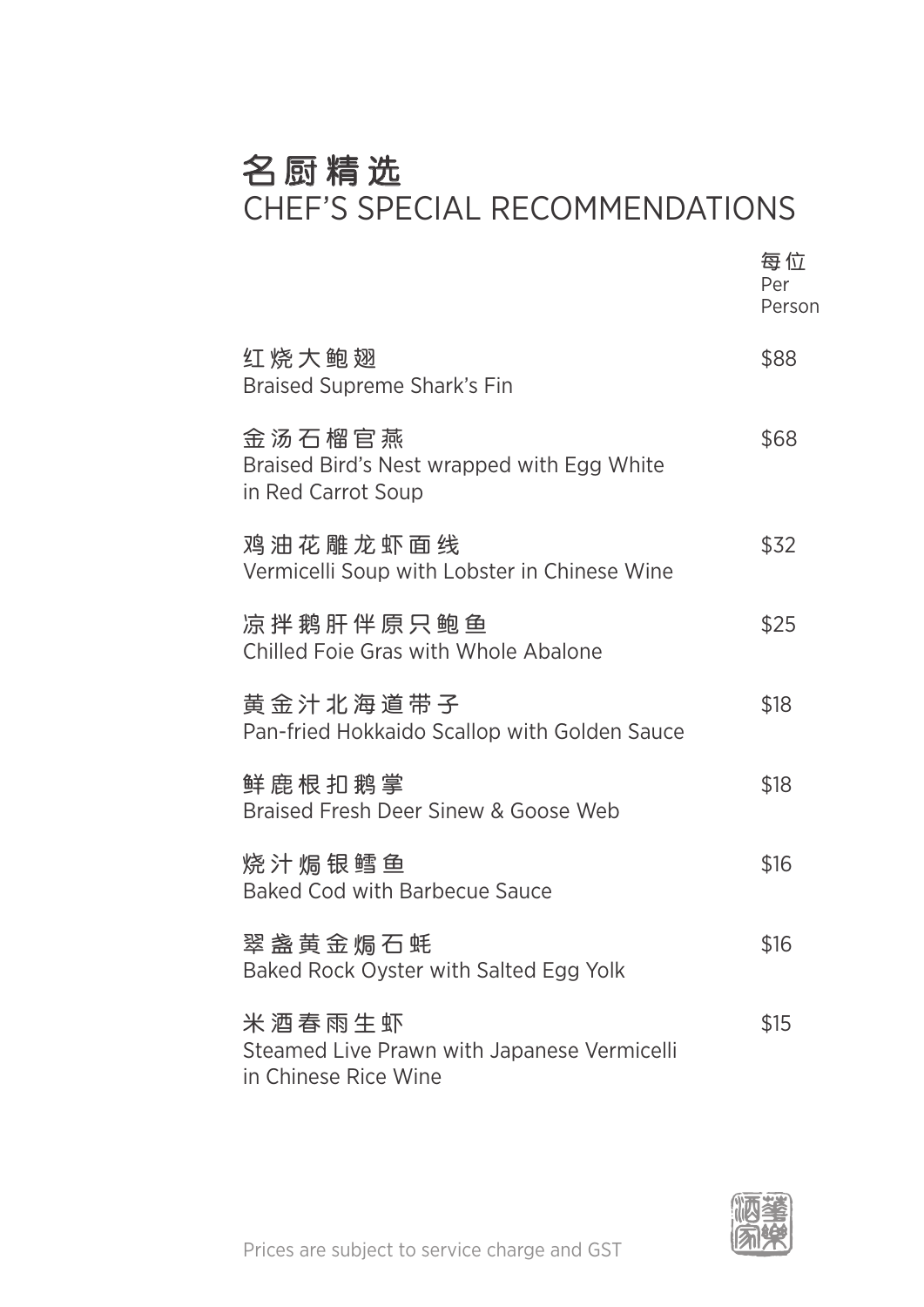# 午市精美点心 DIM SUM SELECTIONS (LUNCH ONLY)

| 鱼翅灌汤饺<br>Shark's Fin Soup Dumpling                                            | \$15 每位<br>Per Person |
|-------------------------------------------------------------------------------|-----------------------|
| 鲍鱼鸡粒批(3件)<br>Baked Diced Abalone & Chicken Pie                                | \$9.5                 |
| 各式肠粉<br>Steamed Cheong Fan<br>Prawn/Barbecued Pork/Beef/Dough Fritter/Scallop | \$8每份<br>Per Serving  |
| 沙律明虾角(3件)<br>Deep-fried Prawn Dumpling with Salad                             | \$7.8                 |
| 辣 椒 蟹 肉 春 卷 (3件)<br>Chilli Crab Spring Roll                                   | \$7.8                 |
| 鲜虾付皮卷 (3件)<br>Deep-fried Beancurd Skin Roll with Shrimp                       | \$7.8                 |
| 峰巢海鲜芋角 (3件)<br>Deep-fried Yam Roll with Seafood                               | \$7.8                 |
| 香煎韭菜饺 (3件)<br>Pan-fried Chives Dumpling                                       | \$7.8                 |
| 赛螃蟹海鲜饺 (3件)<br>Steamed Crab Meat & Egg White Dumpling                         | \$7.8                 |
| 鲜 荷 珍 珠 鸡(2件)<br>Steamed Glutinous Rice wrapped with Lotus Leaf               | \$7.8                 |
| 蟹子蒸烧卖 (4件)<br>Steamed Pork Dumpling with Crab Roe                             | \$7.8                 |
| 水晶鲜虾饺 (4件)<br><b>Steamed Prawn Dumpling</b>                                   | \$7.8                 |
| 上海小笼包 (3件)<br>Steamed Shanghainese Dumpling                                   | \$7.8                 |

Prices are subject to service charge and GST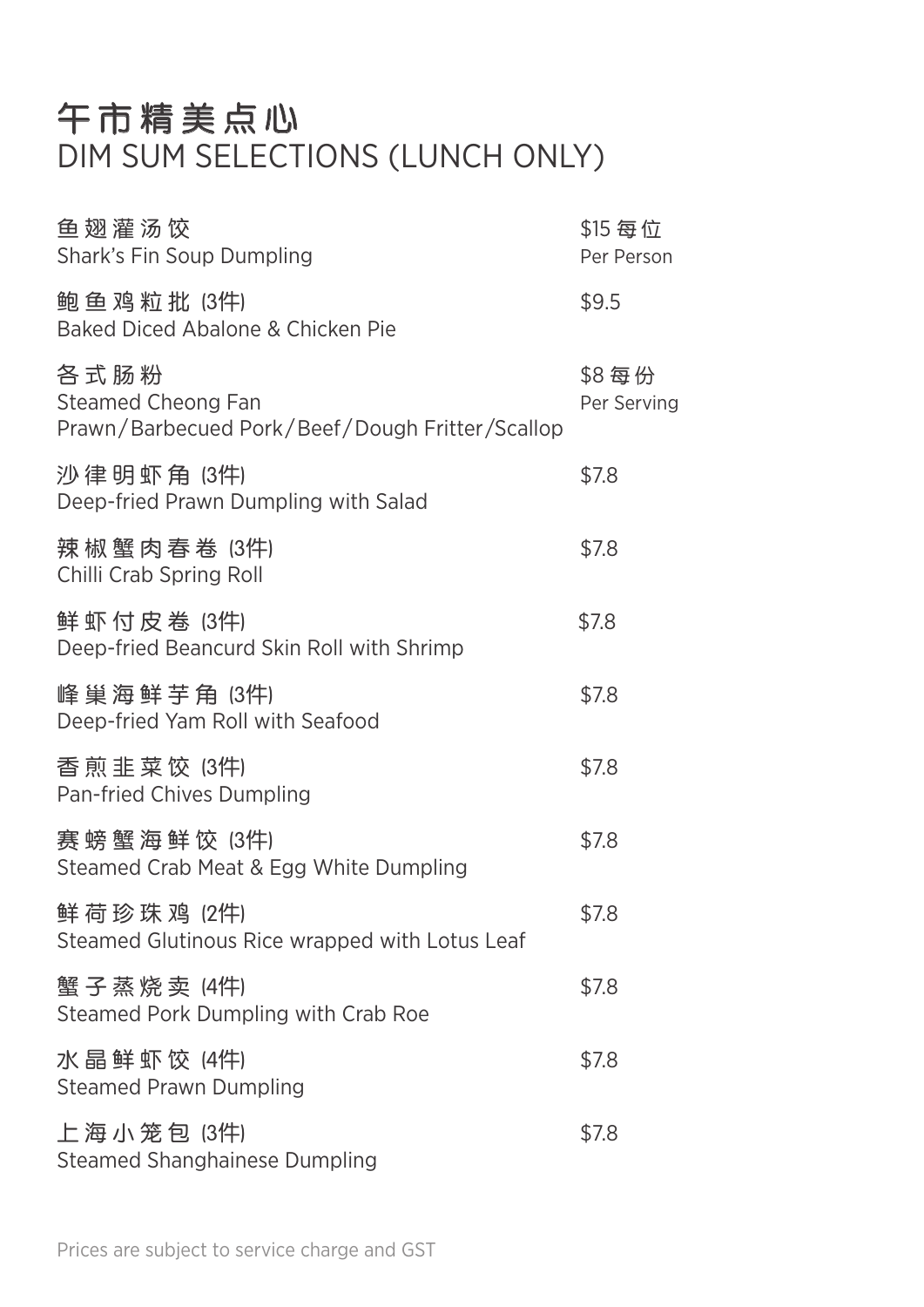| 脆皮 竹笙粉 粿(素) (3件)<br>Deep-fried Vegetarian Dumpling<br>with Bamboo Fungus | \$7.5 |
|--------------------------------------------------------------------------|-------|
| 水晶佛圃团(素) (3件)<br><b>Steamed Vegetarian Dumpling</b>                      | \$7.5 |
| 焗菠萝叉烧包 (3件)<br><b>Baked Barbecued Pork Bun</b>                           | \$6.5 |
| 脆皮雪山包 (3件)<br><b>Baked Custard Bun</b>                                   | \$6.5 |
| 山竹牛肉球 (3件)<br><b>Steamed Beef Ball</b>                                   | \$6.5 |
| 香煎萝卜糕 (3件)<br>Pan-fried Carrot Cake                                      | \$6.5 |
| 蜜汁叉烧包 (3件)<br><b>Steamed Barbecued Pork Bun</b>                          | \$6   |
| 川椒蒸凤爪<br>Steamed Chicken Feet with Chilli                                | \$6   |
| 黄金流沙包 (3件)<br>Steamed Custard & Egg Yolk Bun                             | \$6   |
| 豉汁蒸排骨<br><b>Steamed Pork Ribs</b>                                        | \$6   |
| 菘 化 美 人 腰 (3件)<br><b>Baked Custard Pastries</b>                          | \$5.4 |
| 力康蛋挞仔(3件)<br>Baked Mini Egg Tart                                         | \$5.4 |
| 芝 麻 卷 (4件)<br><b>Black Sesame Roll</b>                                   | \$5.4 |
| 椰汁糕 (3件)<br>Chinese Coconut Cake                                         | \$5   |

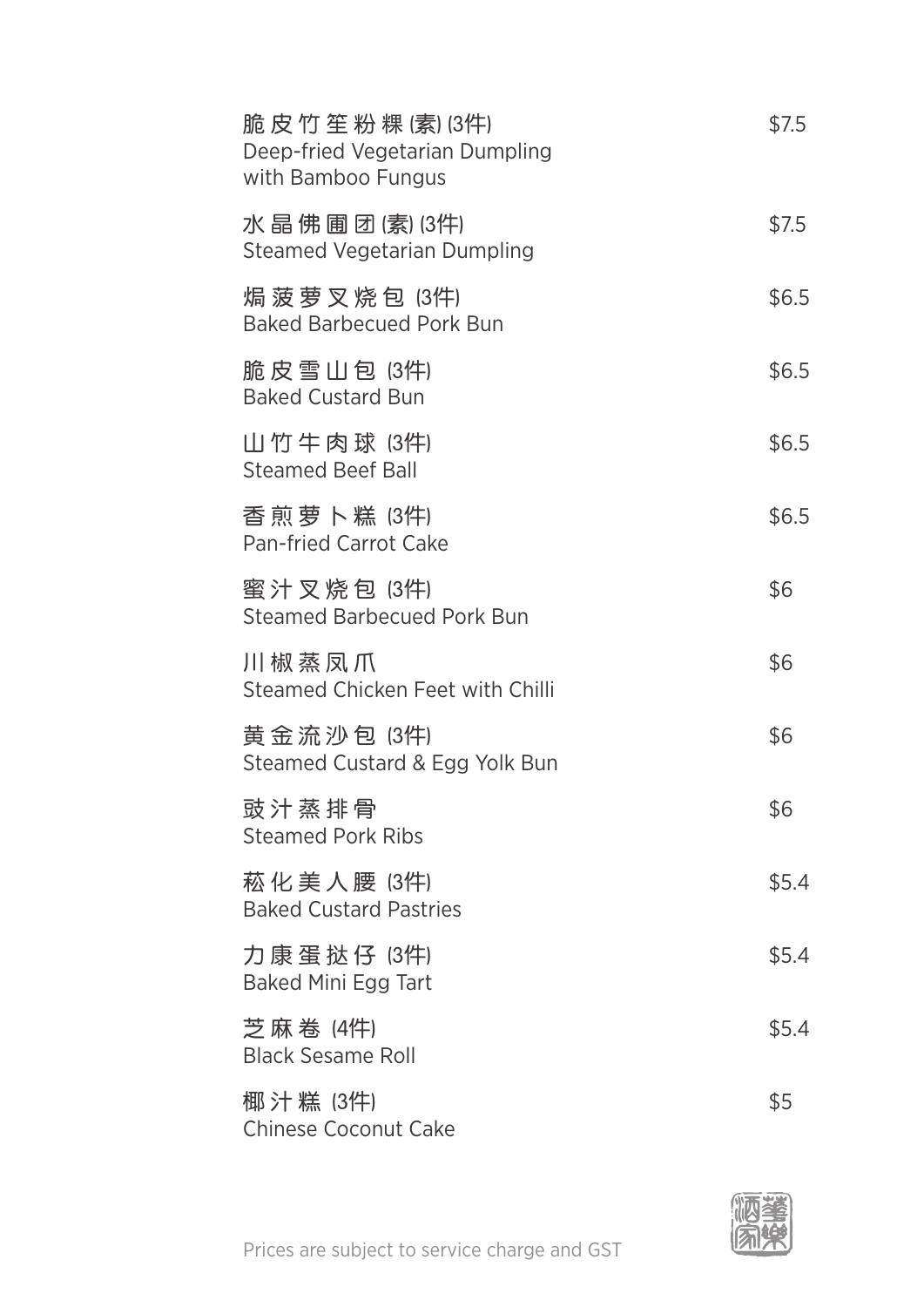

商业宴 BUSINESS SET MENU

\$68 每 位 Per Person

沙汁虾球拚薰鸭 Deep-fried Prawn with Salad Cream & Smoked Duck

鲨鱼骨杞子炖鸡 Double-boiled Shark's Bone Soup with Wolfberries & Chicken

香煎鲈鱼扒 Pan-fried Sea Perch Fish Fillet

瑶柱金菇扒豆腐 Braised Beancurd with Shredded Dried Scallop & Golden Mushroom

海鲜炒饭 Fried Rice with Seafood

青苹果菊冻 Chilled Green Apple Jelly with Chrysanthemum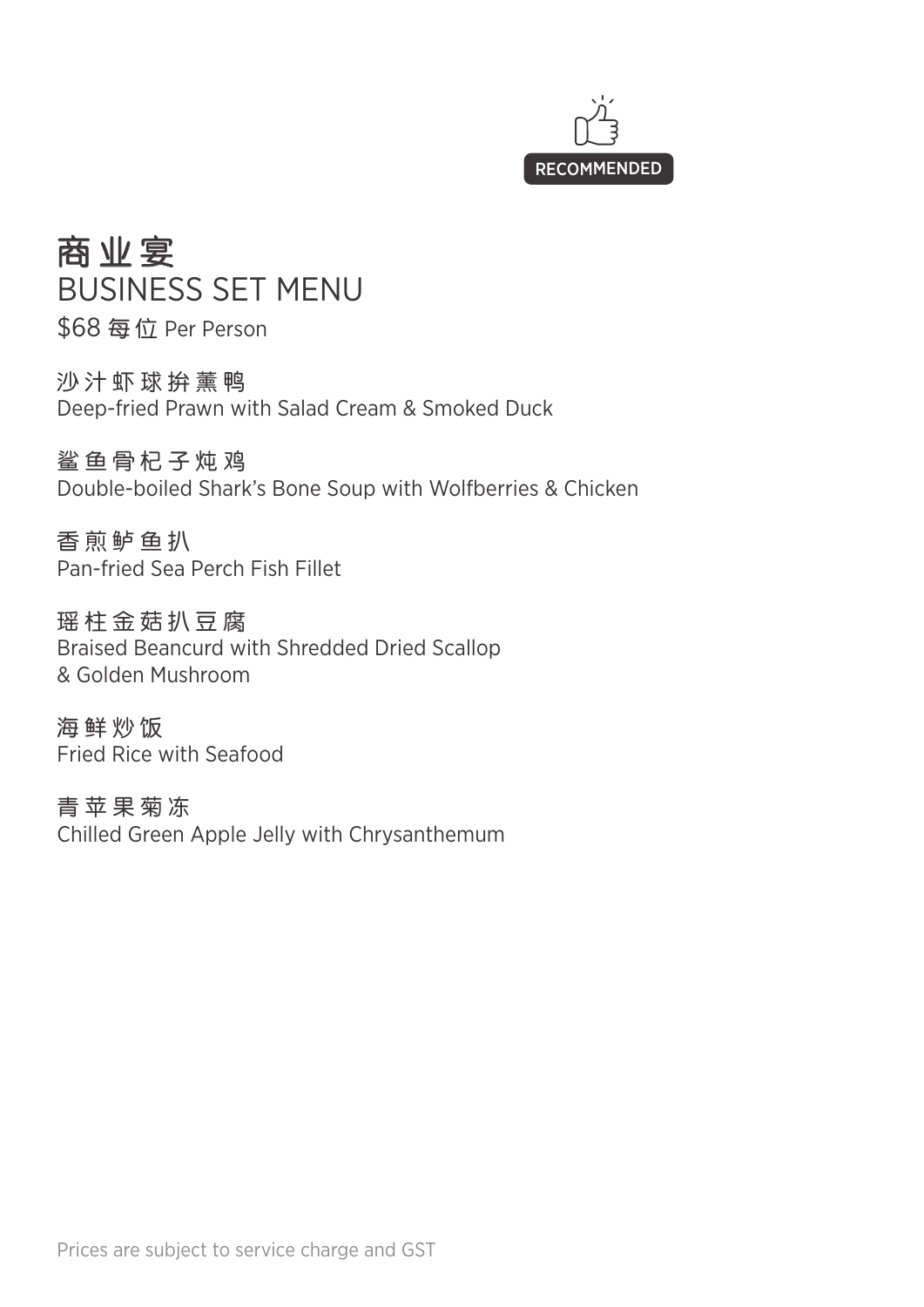## 鲍鱼,鱼翅宴

ABALONE & SHARK'S FIN SET MENU \$128 每 位 Per Person

白松露西施带子 Sautéed Scallop with Egg White in Truffle Oil

余汤蟹肉散翅 Braised Shark's Fin with Crab Meat in Red Carrot Soup

烧汁焗银鳕鱼 Baked Cod with Barbecue Sauce

蚝皇原只五头鲍鱼 Braised Whole Fresh Abalone with Oyster Sauce

雪菜灵芝菇焖面卜 Braised Mee Pok Noodles with Lingzhi Mushroom & Preserved Vegetables

杨枝甘露 Cream of Pomelo & Mango with Sago

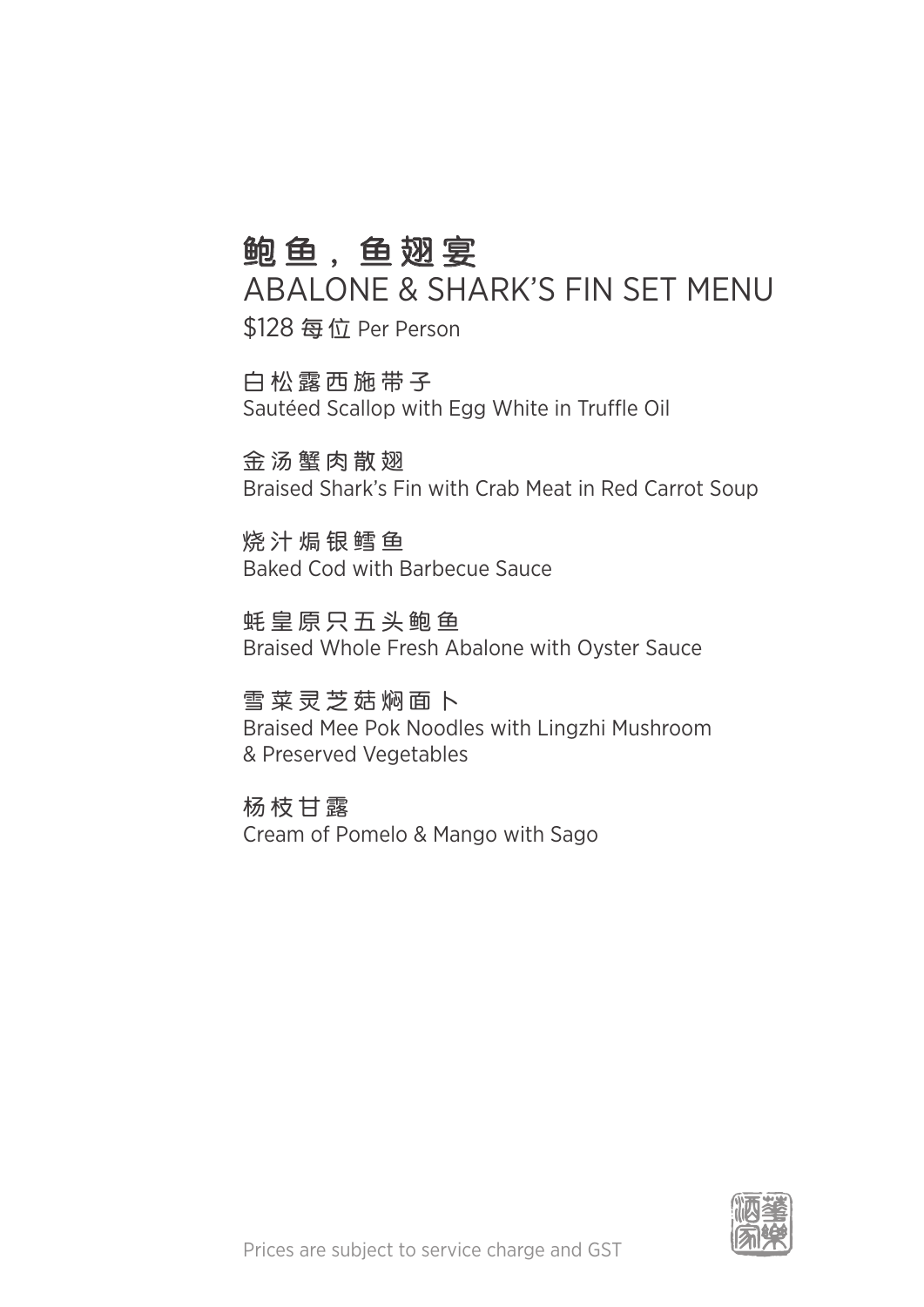#### 鱼翅海鲜宴

DOUBLE-BOILED SHARK'S FIN & SEAFOOD SET MENU

 $$348$  for 4 persons /  $@$  $$435$  for 5 persons /  $@$  $$522$  for 6 persons /  $$$ 

北京片皮鸭 Peking Duck

红烧蟹肉散翅 Braised Shark's Fin with Crab Meat

豉油皇煎生虾 Pan-fried Live Prawn with Soya Sauce

清蒸顺壳鱼 Steamed Live Soon Hock with Light Soya Sauce

瑶柱北菇扒时菜 Braised Seasonal Vegetables with Mushroom & Dried Scallop

雪菜火鸭丝焖面卜 Braised Mee Pok Noodles with Shredded Duck & Preserved Vegetables

青苹果菊冻 Chilled Green Apple Jelly with Chrysanthemum

Prices are subject to service charge and GST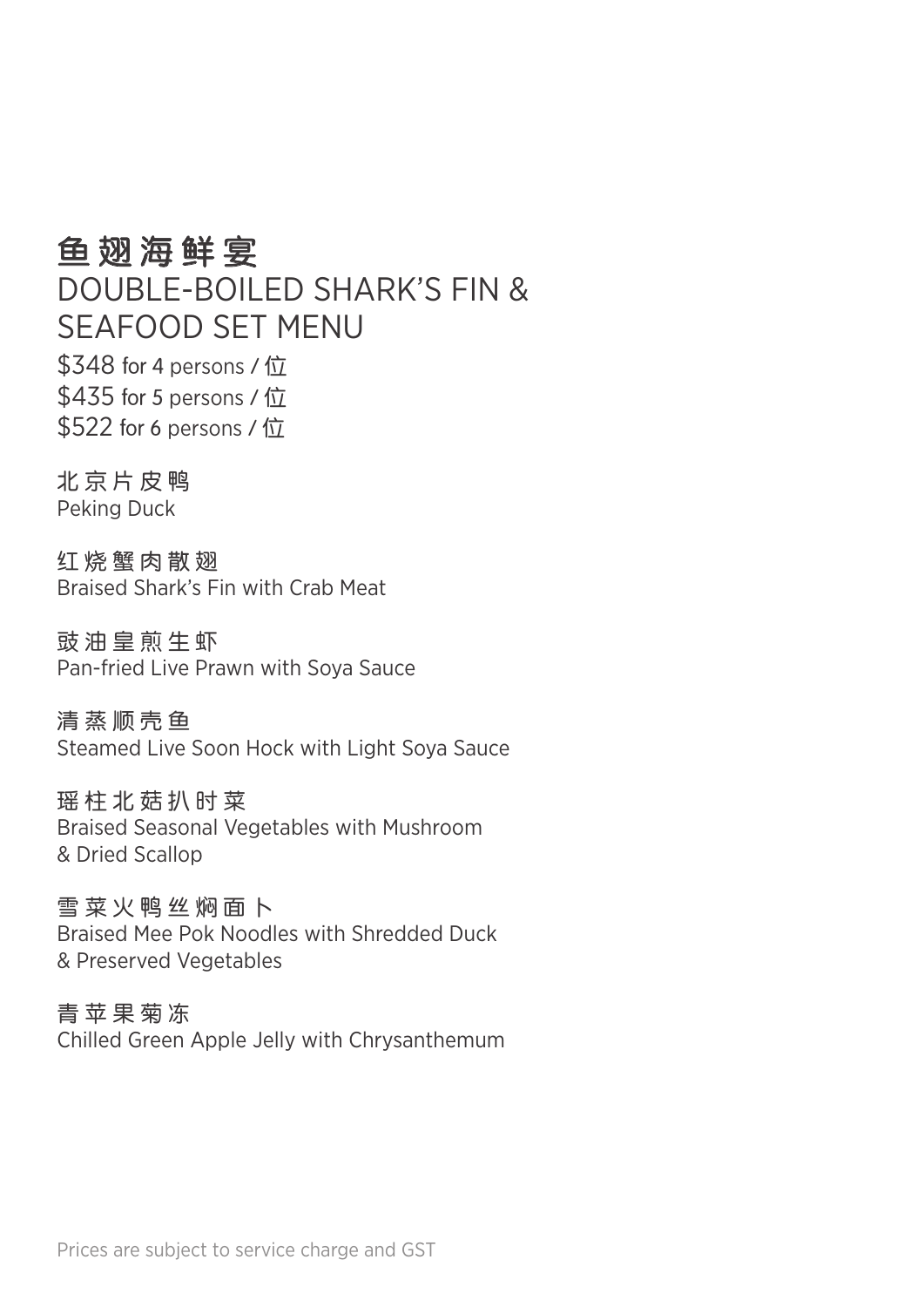#### 鲍鱼,鱼翅,海鲜宴

ABALONE, SHARK'S FIN & SEAFOOD SET MENU  $$708$  for 8 persons /  $$$  $$796$  for 9 persons /  $$$ \$888 for 10 persons / 位

白松露西施带子 Sautéed Scallops with Egg White in Truffle Oil

金汤海皇翅 Braised Shark's Fin in Red Carrot Soup

沙汁明虾球 Deep-fried Prawn with Salad Cream

姜 葱 豆 根 焖 星 斑 Stewed Grouper with Beancurd Skin, Ginger & Onion

原只八头鲍鱼扒时蔬 Braised Whole Fresh Abalone with Vegetables

南乳吊烧鸡 Roast Chicken with Fermented Beancurd Sauce

龙芽草菇焖伊面 Braised Ee-Fu Noodles with Bean Sprouts & Mushroom

生磨核桃露 Walnut Cream

美点双辉 Double Pastry Delight